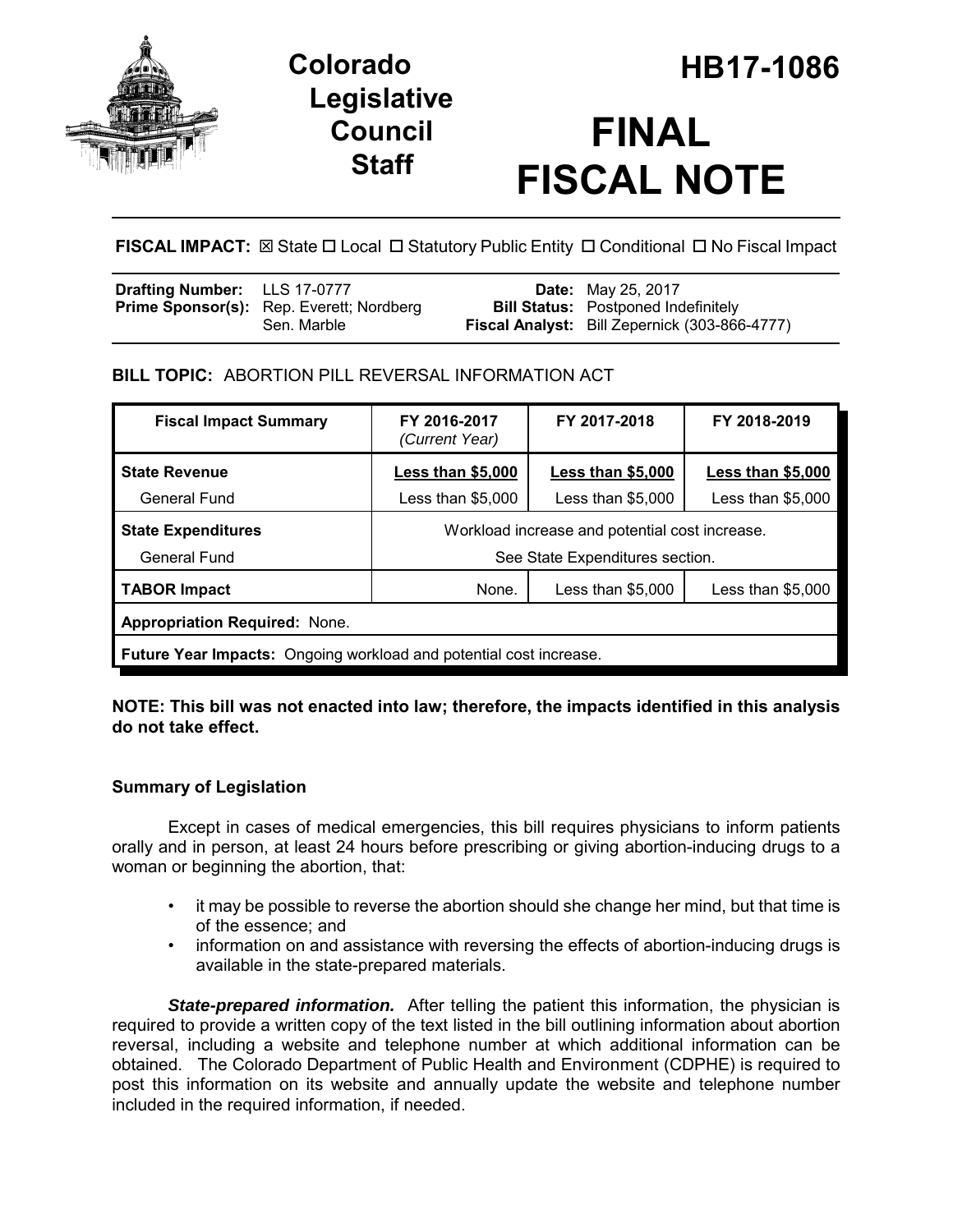May 25, 2017

*Civil penalties.* The bill states that failure to comply with the information requirements in the bill provides the basis for a civil action for damages; fines and penalties imposed by the Attorney General; and professional disciplinary action under Colorado's medical malpractice law. The bill specifies that penalties are not to be assessed against a women seeking abortion services and that the privacy of women shall be preserved during a civil action under the bill.

*Legal issues.* The bill states that it cannot be construed to create a right to an abortion or to make an abortion lawful if it is currently unlawful. The General Assembly may, by joint resolution, appoint one or more of its members who sponsored this bill to intervene as a matter of right in any case in the event the provisions of this bill are challenged in court.

#### **State Revenue**

The bill may increase state revenue by a minimal amount (less than \$5,000) beginning in FY 2016-17. This revenue is from civil penalties imposed by the Attorney General, which is assumed to be deposited into the General Fund. The fiscal note assumes a high level of compliance by medical professionals and that any fine revenue generated will be minimal.

#### **TABOR Impact**

This bill potentially increases state revenue from fines, which will increase the amount of money required to be refunded under TABOR beginning in FY 2016-17. TABOR refunds are paid out of the General Fund. TABOR refund obligations are not expected for FY 2016-17. Since the bill increases both revenue to the General Fund and the refund obligation by equal amounts, there is no net impact on the amount of money available in the General Fund for the budget. However, the bill will increase money available for the General Fund budget in the future during years when the state does not collect money above the TABOR limit.

#### **State Expenditures**

Beginning in the current FY 2016-17, the bill increases workload in several agencies, and potentially increases costs in the Legislative Department. These impacts are discussed below.

*Department of Public Health and Environment.* The CDPHE will have additional workload to post the required information on its website and to annually update the website link and telephone number included in the required text. It is assumed that this work can be accomplished within existing appropriations.

*Department of Law.* The Department of Law may have increased workload to receive and investigate complaints and assess civil penalties on health care providers who do not comply with the provisions of the bill. The fiscal note assumes a high level of compliance by medical professionals and that this workload can be accomplished within existing appropriations. The Department of Law may also have increased costs to provide legal services to state agencies in the event of a legal challenge to provisions of the bill.

*Department of Regulatory Agencies.* The Colorado Medical Board and the Division of Professions and Occupations in the Department of Regulatory Agencies will have increased workload under the bill to inform regulated health care professionals about the requirements to